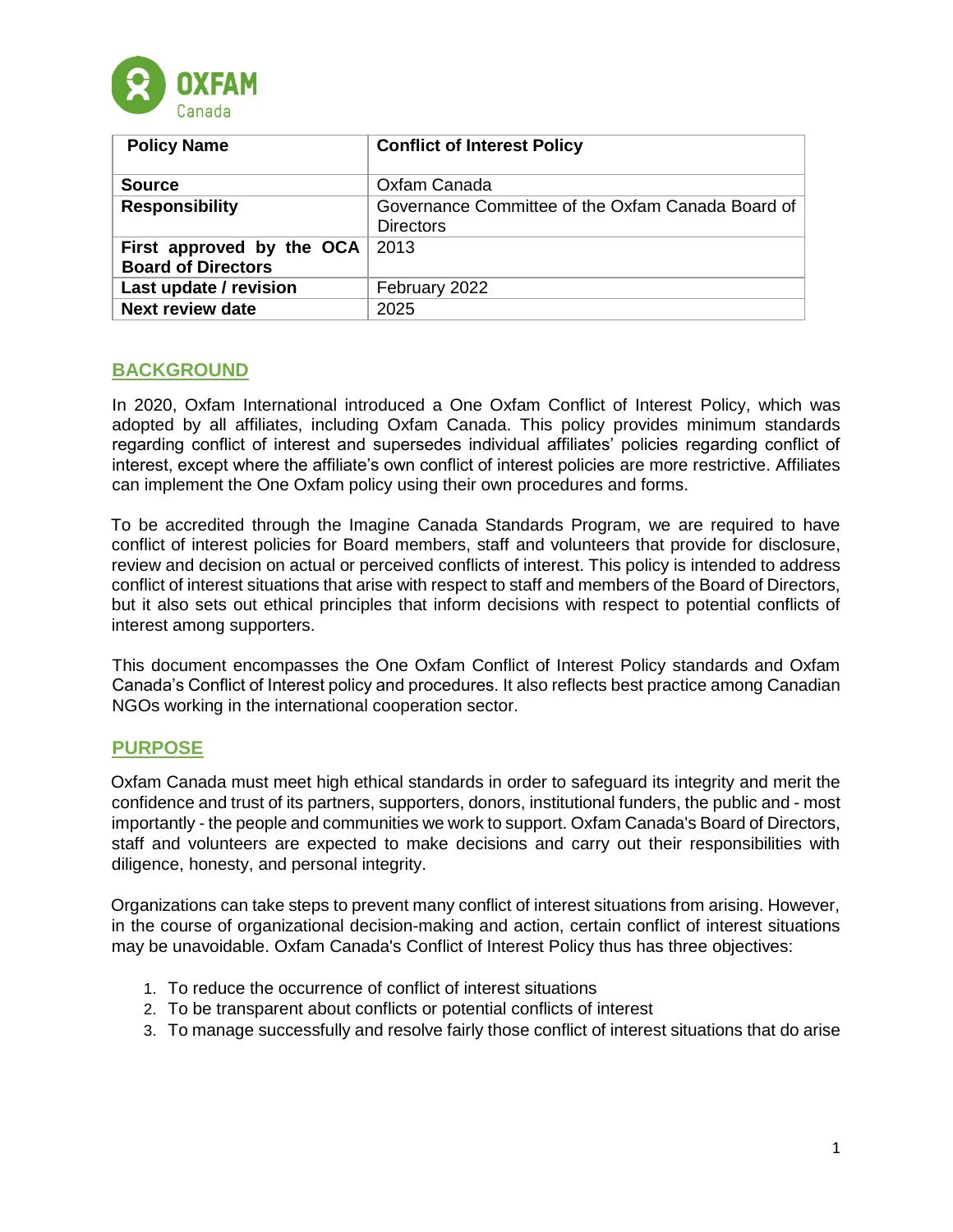

A conflict of interest is a situation in which an individual has a private or personal interest<sup>1</sup> that is sufficient to either influence or appear to influence the objective performance of their responsibilities with Oxfam Canada. A conflict of interest situation may be:

- Actual or real, in which the individual's official duties definitely are or definitely will be influenced by their private or personal interest;
- Perceived or apparent, in which the individual's official duties appear to other people to be influenced by that individual's private or personal interest (regardless whether the conflict is actual or not); or
- Foreseeable or potential, in which the individual's official duties may be influenced in the future by their private or personal interest.

# **SCOPE**

l

This policy applies to Oxfam Canada's Board of Directors, staff and volunteers ("Oxfam Individuals") given the authority of their decision-making and impact of their actions on the organization.

The ethical principles that underlie this policy include:

- Integrity (action in line with our policies and values)
- Transparency (including honesty in disclosing the issue)
- Respect (for communities, partners, supporters, donors, etc.)

# **POLICY STATEMENT**

Oxfam Canada will seek to reduce the occurrence of conflict of interest situations and will implement practical preventative measures accordingly. These measures are intended to provide clear direction and guidance to Oxfam Individuals in their work, promote timely communication that enables individuals to foresee possible conflicts, and support assessment of the opportunities and risks of Oxfam Canada involvement in new initiatives.

To reduce actual, perceived or potential conflict of interest, Oxfam Canada's Board of Directors, staff, and volunteers:

- May not use their positions to extend special treatment that would advance their own interests or those of any family member, friend, or associate.
- May not accept gifts, money, discounts, or favours (including a benefit to any family member, friend or associate) that create indebtedness on the part of the recipient. It is

<sup>1</sup> "Private or personal interest" refers to an individual's self-interest (e.g. to achieve financial profit or avoid loss, or to gain another special advantage or avoid a disadvantage); the interests of the individual's immediate family, friends or work colleagues; or the interests of another organization in which the individual holds a paid or voluntary position.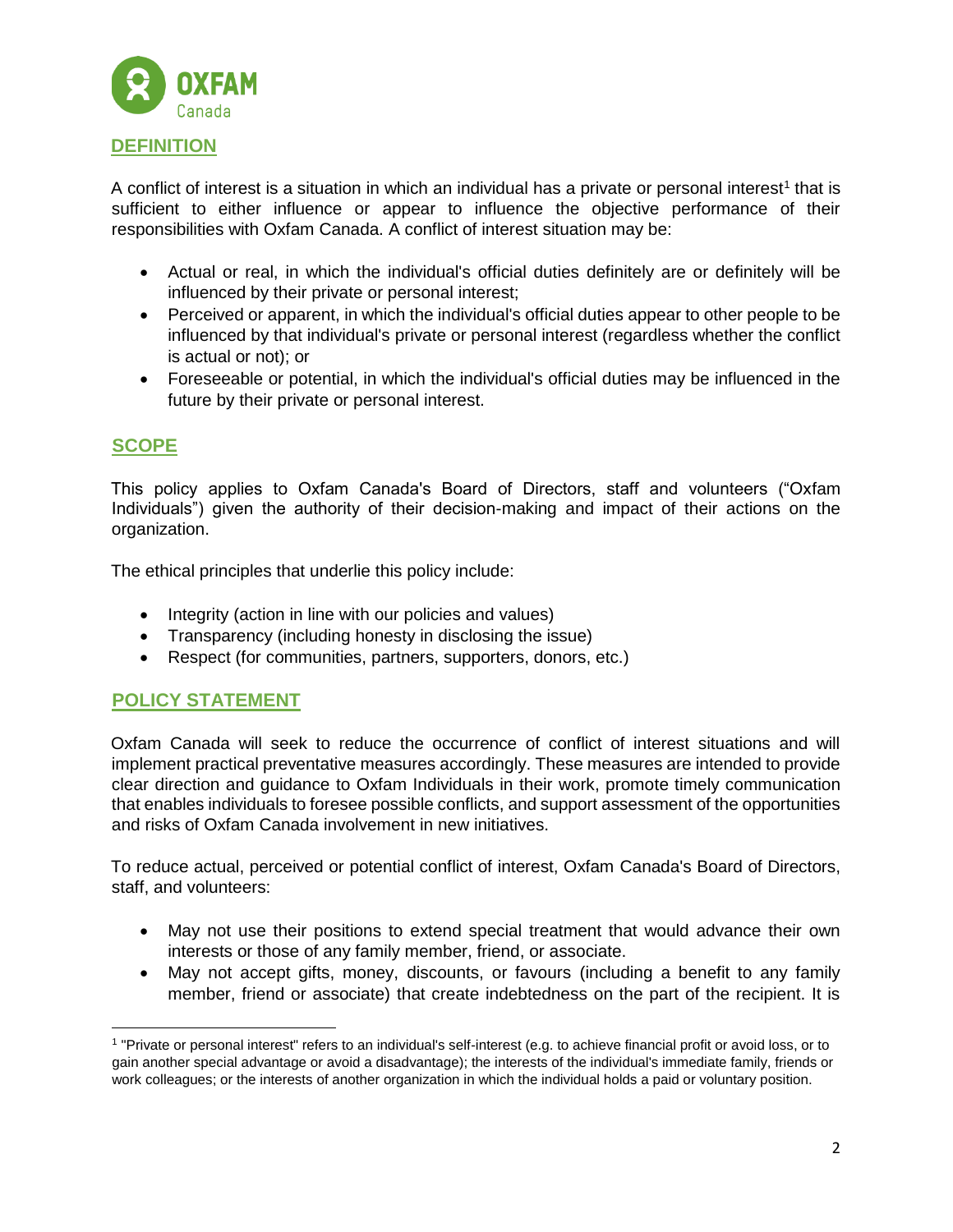

important to distinguish such gifts and favours from those that represent good will and friendship.

- May not use, or permit the use of, Oxfam property, facilities, equipment, supplies or other resources for activities not associated with the individual's Oxfam work without the express permission of the Executive Director or delegate.
- May not use confidential information to advance personal or others' interests, and may not disclose confidential or privileged information about Oxfam Canada's affairs unless provided for under Oxfam Canada's Whistleblower Protection Policy;
- May not try to influence decisions or transactions regarding any financial or other interests that the individual or any family member, friend or associate may have in an Oxfam contract or other Oxfam business transaction.
- May not engage in any outside work or business activity that conflicts or potentially conflicts with the individual's duties with Oxfam Canada.

As serious consequences may result from a conflict of interest situation that does arise, the disclosure of a conflict of interest, whether actual, perceived or foreseeable, must take place as soon as the individual becomes aware of the conflict.

Oxfam Canada will work toward managing and resolving those conflict of interest situations that do arise. It will implement measures that:

- Encourage individuals to self-declare a conflict of interest
- Enable individuals to respectfully raise real, perceived or foreseeable conflicts faced by others in the organization
- Disclose and document all pertinent information related to the situation
- Deal fairly and effectively with the situation according to its nature and severity. Options include restricting the involvement of the individual in the issue, recruiting a third party to assist with managing the situation, having the individual relinquish the private interest that is causing the conflict, or removing the individual completely from duties affected by the conflict.
- Document the outcome and the steps taken to implement the outcome

In addition, as per the requirement in the One Oxfam Conflict of Interest policy, designated positions must complete the Conflict of Interest Disclosure Statement form (Annex A) on an annual basis. These designated positions include, but are not limited to, Oxfam Canada Board members and Oxfam Canada Senior Management. Please refer to clause 5-2 Annual Disclosure Statement of One Oxfam Conflict of Interest Policy for details.

### **POLICY IMPLEMENTATION**

### 1. Informing Oxfam individuals about the policy, and obtaining their written agreement

The Conflict of Interest policy will be included in the orientation materials for Board members, staff and volunteers. Managers and supervisors will make a copy of the policy available to each employee and volunteer and discuss the policy with them, highlighting any provisions that have particular relevance to the nature of the employee's work. Board members, staff and volunteers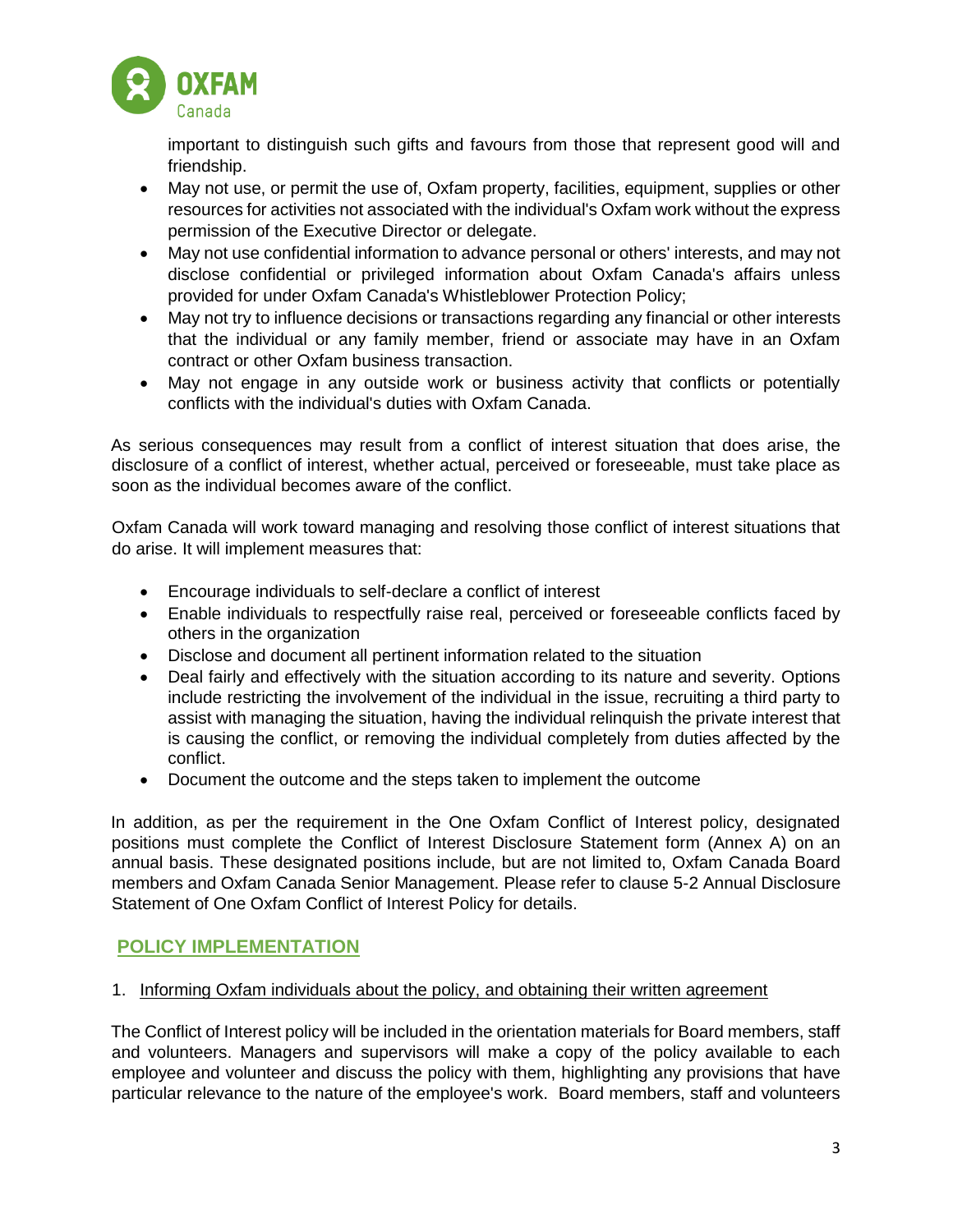

will be required to expressly acknowledge in writing their understanding of and agreement with the policy by signing the Conflict of Interest Disclosure Statement form.

The policy will be placed on Oxfam Canada's website.

### 2. Procedures to determine and disclose a conflict of interest situation

Members of the Board of Directors must report any conflict of interest situation to the Board Chair (or delegate) in writing, or publicly declare their interest or potential interest at a Board or Board committee meeting. Any such declaration in a meeting will be recorded in the minutes of that meeting. If the Board Chair has a conflict of interest, they must report it to the Vice Chair. Board Directors should consult with the Board Chair if they need assistance in interpreting whether a situation they have experienced or are confronting puts them in a conflict of interest.

All staff and volunteers must complete the Conflict of Interest Disclosure Statement form (Annex A) as part of their onboarding process. While working or volunteering for Oxfam Canada, employees and volunteers must report any perceived or possible conflict of interest to their direct supervisor. This can be done by completing the Conflict of Interest Disclosure Statement form. Further details on reporting requirements can be found in clause 7-2 Minimum Procedure for Addressing Conflict of Interest of the One Oxfam Conflict of Interest Policy. Staff and Oxfam Canada volunteers should consult with their direct supervisor if they need assistance in interpreting whether a situation they have experienced or are confronting puts them in a conflict of interest.

If the Executive Director has a conflict of interest, they must report to the Board Chair (or delegate).

### 3. Responsibility for addressing conflict of interest situations

- The Board Chair is specifically responsible for attending to any conflict of interest situation involving the Board as a whole, individual Board members or the Executive Director. The Board Vice-Chair will attend to any conflict of interest situation involving the Board Chair.
- The Executive Director is responsible for the ongoing application of the policy among staff and volunteers, and may consult the Board Chair as necessary.
- 4. Reporting on conflict of interest situations
	- The Board Chair will report to the entire Board the nature and disposition of any conflict of interest situation involving the Board as a whole, individual Board member(s), or the Executive Director.
	- The Board Vice-Chair will report to the entire Board the nature and the disposition of any conflict of interest situation involving the Board Chair.
	- The Executive Director will report to the Board the number and general nature of conflict of interest situations having arisen among staff or volunteers.